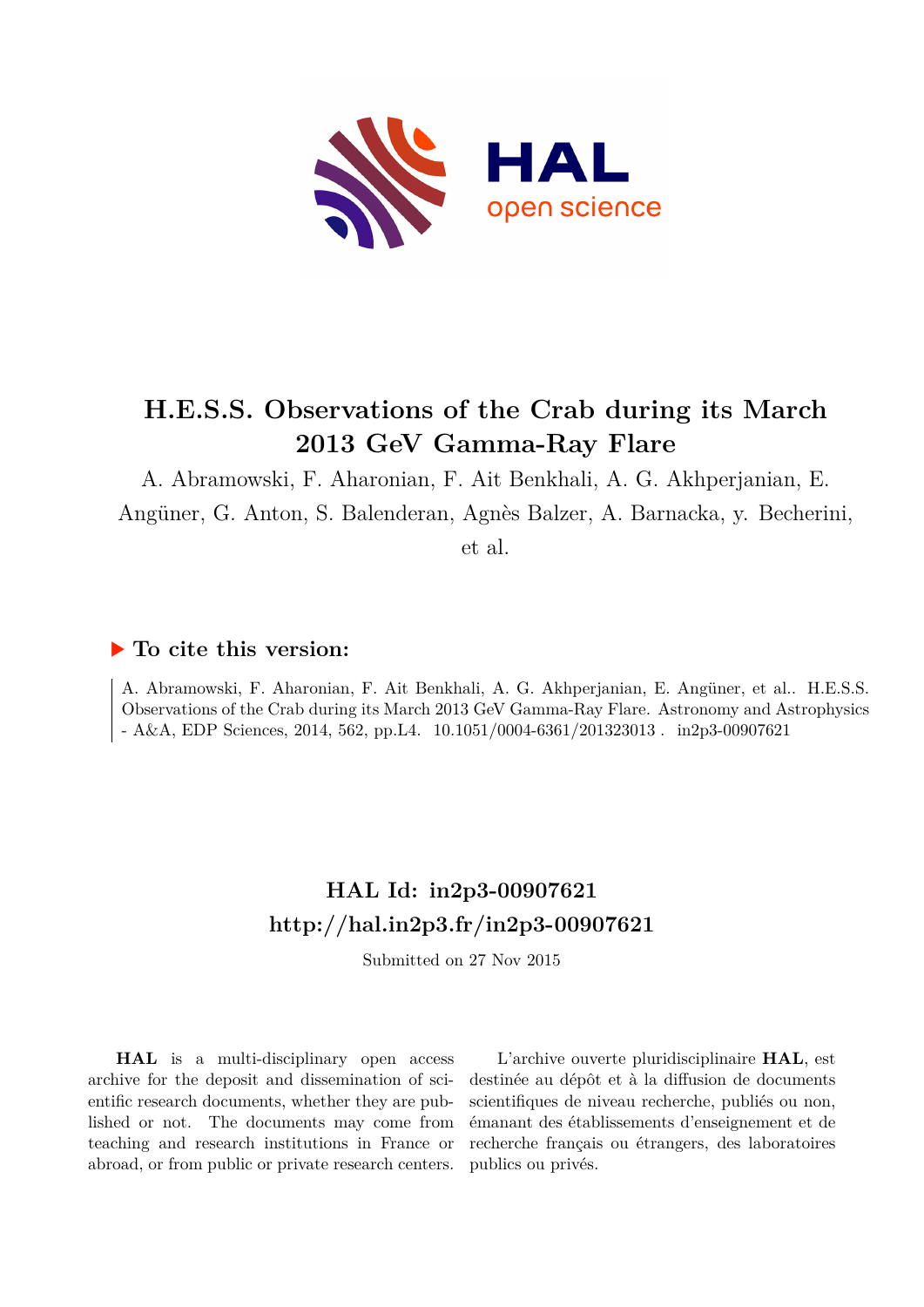

## H.E.S.S. observations of the Crab during its March 2013 GeV gamma-ray flare

A. Abramowski, F. Aharonian, F. Ait Benkhali, A. G. Akhperjanian, E.

Angüner, G. Anton, S. Balenderan, A. Balzer, A. Barnacka, Y. Becherini, et

al.

### ▶ To cite this version:

A. Abramowski, F. Aharonian, F. Ait Benkhali, A. G. Akhperjanian, E. Angüner, et al.. H.E.S.S. observations of the Crab during its March 2013 GeV gamma-ray flare. Astronomy and Astrophysics, EDP Sciences, 2014, 562, pp. L4.  $\langle 10.1051/0004-6361/201323013 \rangle$ .  $\langle$ cea-01162432>

# HAL Id: cea-01162432 <https://hal-cea.archives-ouvertes.fr/cea-01162432>

Submitted on 10 Jun 2015

HAL is a multi-disciplinary open access archive for the deposit and dissemination of scientific research documents, whether they are published or not. The documents may come from teaching and research institutions in France or abroad, or from public or private research centers.

L'archive ouverte pluridisciplinaire HAL, est destinée au dépôt et à la diffusion de documents scientifiques de niveau recherche, publiés ou non, ´emanant des ´etablissements d'enseignement et de recherche français ou étrangers, des laboratoires publics ou privés.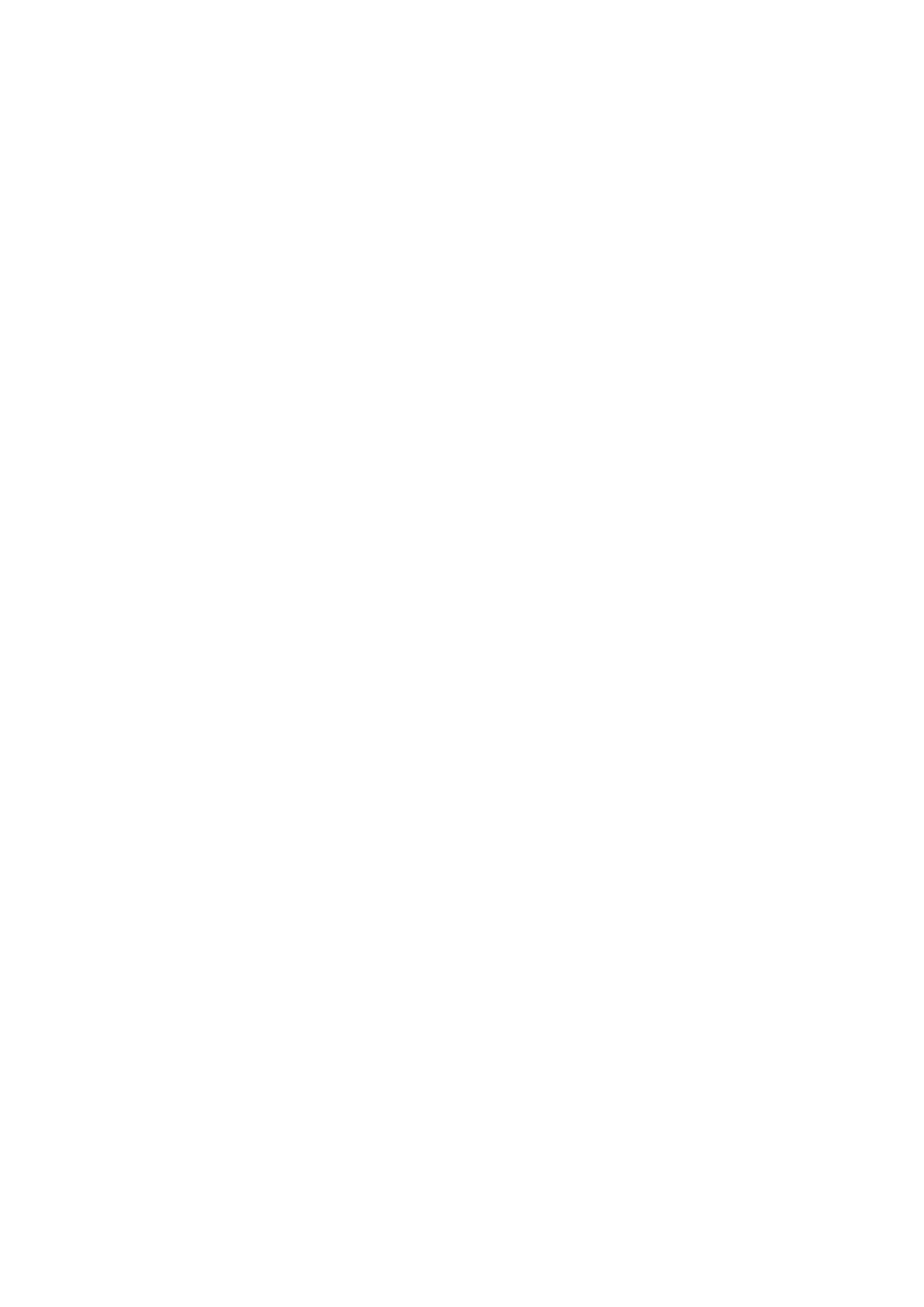LETTER TO THE EDITOR

## **H.E.S.S. observations of the Crab during its March 2013 GeV gamma-ray flare**

H.E.S.S. Collaboration, A. Abramowski<sup>1</sup>, F. Aharonian<sup>2,3,4</sup>, F. Ait Benkhali<sup>2</sup>, A. G. Akhperjanian<sup>5,4</sup>, E. Angüner<sup>6</sup>, G. Anton<sup>7</sup>, S. Balenderan<sup>8</sup>, A. Balzer<sup>9,10,\*</sup>, A. Barnacka<sup>11</sup>, Y. Becherini<sup>12</sup>, J. Becker Tjus<sup>13</sup>, K. Bernlöhr<sup>2,6</sup>, E. Birsin<sup>6</sup>, E. Bissaldi<sup>14</sup>, J. Biteau<sup>15</sup>, M. Böttcher<sup>16</sup>, C. Boisson<sup>17</sup>, J. Bolmont<sup>18</sup>, P. Bordas<sup>19</sup>, J. Brucker<sup>7</sup>, F. Brun<sup>2</sup>, P. Brun<sup>20</sup>, T. Bulik<sup>21</sup>, S. Carrigan<sup>2</sup>, S. Casanova<sup>16,2</sup>, M. Cerruti<sup>17,22</sup>, P. M. Chadwick<sup>8</sup>, R. Chalme-Calvet<sup>18</sup>, R. C. G. Chaves<sup>20</sup>, A. Cheesebrough<sup>8</sup>, M. Chrétien<sup>18</sup>, S. Colafrancesco<sup>23</sup>, G. Cologna<sup>24</sup>, J. Conrad<sup>25,26</sup>, C. Couturier<sup>18</sup>, Y. Cui<sup>19</sup>, M. Dalton<sup>27,28</sup>, M. K. Daniel<sup>8</sup>, I. D. Davids<sup>16,29</sup>, B. Degrange<sup>15</sup>, C. Deil<sup>2</sup>, P. deWilt<sup>30</sup>, H. J. Dickinson<sup>25</sup>, A. Djannati-Ataï<sup>31</sup>, W. Domainko<sup>2</sup>, L. O'C. Drury<sup>3</sup>, G. Dubus<sup>32</sup>, K. Dutson<sup>33</sup>, J. Dyks<sup>11</sup>, M. Dyrda<sup>34</sup>, T. Edwards<sup>2</sup>, K. Egberts<sup>14</sup>, P. Eger<sup>2</sup>, P. Espigat<sup>31</sup>, C. Farnier<sup>25</sup>, S. Fegan<sup>15</sup>, F. Feinstein<sup>35</sup>, M. V. Fernandes<sup>1</sup>, D. Fernandez<sup>35</sup>, A. Fiasson<sup>36</sup>, G. Fontaine<sup>15</sup>, A. Förster<sup>2</sup>, M. Füßling<sup>10</sup>, M. Gajdus<sup>6</sup>, Y. A. Gallant<sup>35</sup>, T. Garrigoux<sup>18</sup>, G. Giavitto<sup>9</sup>, B. Giebels<sup>15</sup>, J. F. Glicenstein<sup>20</sup>, M.-H. Grondin<sup>2,24</sup>, M. Grudzińska<sup>21</sup>, S. Häffner<sup>7</sup>, J. Hahn<sup>2</sup>, J. Harris<sup>8</sup>, G. Heinzelmann<sup>1</sup>, G. Henri<sup>32</sup>, G. Hermann<sup>2</sup>, O. Hervet<sup>17</sup>, A. Hillert<sup>2</sup>, J. A. Hinton<sup>33</sup>, W. Hofmann<sup>2</sup>, P. Hofverberg<sup>2</sup>, M. Holler<sup>10</sup>, D. Horns<sup>1,\*</sup>, A. Jacholkowska<sup>18</sup>, C. Jahn<sup>7</sup>, M. Jamrozy<sup>37</sup>, M. Janiak<sup>11</sup>, F. Jankowsky<sup>24</sup>, I. Jung<sup>7</sup>, M. A. Kastendieck<sup>1</sup>, K. Katarzyński $^{38}$ , U. Katz<sup>7</sup>, S. Kaufmann<sup>24</sup>, B. Khélifi<sup>31</sup>, M. Kieffer<sup>18</sup>, S. Klepser<sup>9</sup>, D. Klochkov<sup>19</sup>, W. Kluźniak<sup>11</sup>, T. Kneiske<sup>1</sup>, D. Kolitzus<sup>14</sup>, Nu. Komin<sup>36</sup>, K. Kosack<sup>20</sup>, S. Krakau<sup>13</sup>, F. Krayzel<sup>36</sup>, P. P. Krüger<sup>16,2</sup>, H. Laffon<sup>27</sup>, G. Lamanna<sup>36</sup>, J. Lefaucheur<sup>31</sup>, A. Lemière<sup>31</sup>, M. Lemoine-Goumard<sup>27</sup>, J.-P. Lenain<sup>18</sup>, D. Lennarz<sup>2</sup>, T. Lohse<sup>6</sup>, A. Lopatin<sup>7</sup>, C.-C. Lu<sup>2</sup>, V. Marandon<sup>2</sup>, A. Marcowith<sup>35</sup>, R. Marx<sup>2</sup>, G. Maurin<sup>36</sup>, N. Maxted<sup>30</sup>, M. Mayer<sup>10</sup>, T. J. L. McComb<sup>8</sup>, J. Méhault<sup>27,28</sup>, P. J. Meintjes<sup>39</sup>, U. Menzler<sup>13</sup>, M. Meyer<sup>25</sup>, R. Moderski<sup>11</sup>, M. Mohamed<sup>24</sup>, E. Moulin<sup>20</sup>, T. Murach<sup>6</sup>, C. L. Naumann<sup>18</sup>, M. de Naurois<sup>15</sup>, J. Niemiec<sup>34</sup>, S. J. Nolan<sup>8</sup>, L. Oakes<sup>6</sup>, S. Ohm<sup>33</sup>, E. de Oña Wilhelmi<sup>2</sup>, B. Opitz<sup>1</sup>, M. Ostrowski<sup>37</sup>, I. Oya<sup>6</sup>, M. Panter<sup>2</sup>, R. D. Parsons<sup>2</sup>, M. Paz Arribas<sup>6</sup>, N. W. Pekeur<sup>16</sup>, G. Pelletier<sup>32</sup>, J. Perez<sup>14</sup>, P.-O. Petrucci<sup>32</sup>, B. Peyaud<sup>20</sup>, S. Pita<sup>31</sup>, H. Poon<sup>2</sup>, G. Pühlhofer<sup>19</sup>, M. Punch<sup>31</sup>, A. Quirrenbach<sup>24</sup>, S. Raab<sup>7</sup>, M. Raue<sup>1</sup>, A. Reimer<sup>14</sup>, O. Reimer<sup>14</sup>, M. Renaud<sup>35</sup>, R. de los Reyes<sup>2</sup>, F. Rieger<sup>2</sup>, L. Rob<sup>40</sup>, C. Romoli<sup>3</sup>, S. Rosier-Lees<sup>36</sup>, G. Rowell<sup>30</sup>, B. Rudak<sup>11</sup>, C. B. Rulten<sup>17</sup>, V. Sahakian<sup>5,4</sup>, D. A. Sanchez<sup>2,36</sup>, A. Santangelo<sup>19</sup>, R. Schlickeiser<sup>13</sup>, F. Schüssler<sup>20</sup>, A. Schulz<sup>9</sup>, U. Schwanke<sup>6</sup>, S. Schwarzburg<sup>19</sup>, S. Schwemmer<sup>24</sup>, H. Sol<sup>17</sup>, G. Spengler<sup>6</sup>, F. Spies<sup>1</sup>, Ł. Stawarz<sup>37</sup>, R. Steenkamp<sup>29</sup>, C. Stegmann<sup>10,9</sup>, F. Stinzing<sup>7</sup>, K. Stycz<sup>9,\*</sup>, I. Sushch<sup>6,16</sup>, A. Szostek<sup>37</sup>, J.-P. Tavernet<sup>18</sup>, T. Tavernier<sup>31</sup>, A. M. Taylor<sup>3</sup>, R. Terrier<sup>31</sup>, M. Tluczykont<sup>1</sup>, C. Trichard<sup>36</sup>, K. Valerius<sup>7</sup>, C. van Eldik<sup>7</sup>, B. van Soelen<sup>39</sup>, G. Vasileiadis<sup>35</sup>, C. Venter<sup>16</sup>, A. Viana<sup>2</sup>, P. Vincent<sup>18</sup>, H. J. Völk<sup>2</sup>, F. Volpe<sup>2</sup>, M. Vorster<sup>16</sup>, T. Vuillaume<sup>32</sup>, S. J. Wagner<sup>24</sup>, P. Wagner<sup>6</sup>, M. Ward<sup>8</sup>, M. Weidinger<sup>13</sup>, Q. Weitzel<sup>2</sup>, R. White<sup>33</sup>, A. Wierzcholska<sup>37</sup>, P. Willmann<sup>7</sup>, A. Wörnlein<sup>7</sup>, D. Wouters<sup>20</sup>, V. Zabalza<sup>2</sup>, M. Zacharias<sup>13</sup>, A. Zajczyk<sup>11,35</sup>, A. A. Zdziarski<sup>11</sup>, A. Zech<sup>17</sup>, and H.-S. Zechlin<sup>1</sup>

*(A*ffi*liations can be found after the references)*

Received 8 November 2013 / Accepted 18 January 2014

#### **ABSTRACT**

Context. On March 4, 2013 the *Fermi*-LAT and AGILE reported a flare from the direction of the Crab nebula in which the high-energy (HE;  $E > 100$  MeV) flux was six times above its quiescent level. Simultaneous observations in other energy bands give us hints about the emission processes during the flare episode and the physics of pulsar wind nebulae in general.

Aims. We search for variability in the emission of the Crab nebula at very-high energies (VHE;  $E > 100$  GeV), using contemporaneous data taken with the H.E.S.S. array of Cherenkov telescopes.

Methods. Observational data taken with the H.E.S.S. instrument on five consecutive days during the flare were analysed for the flux and spectral shape of the emission from the Crab nebula. Night-wise light curves are presented with energy thresholds of 1 TeV and 5 TeV.

Results. The observations conducted with H.E.S.S. on March 6 to March 10, 2013 show no significant changes in the flux. They limit the variation in the integral flux above 1 TeV to less than 63% and the integral flux above 5 TeV to less than 78% at a 95% confidence level.

**Key words.** gamma rays: ISM – ISM: individual objects: Crab nebula – radiation mechanisms: non-thermal – relativistic processes

<sup>-</sup> Corresponding authors: [arnim.balzer;dieter.horns;kornelia.stycz]@desy.de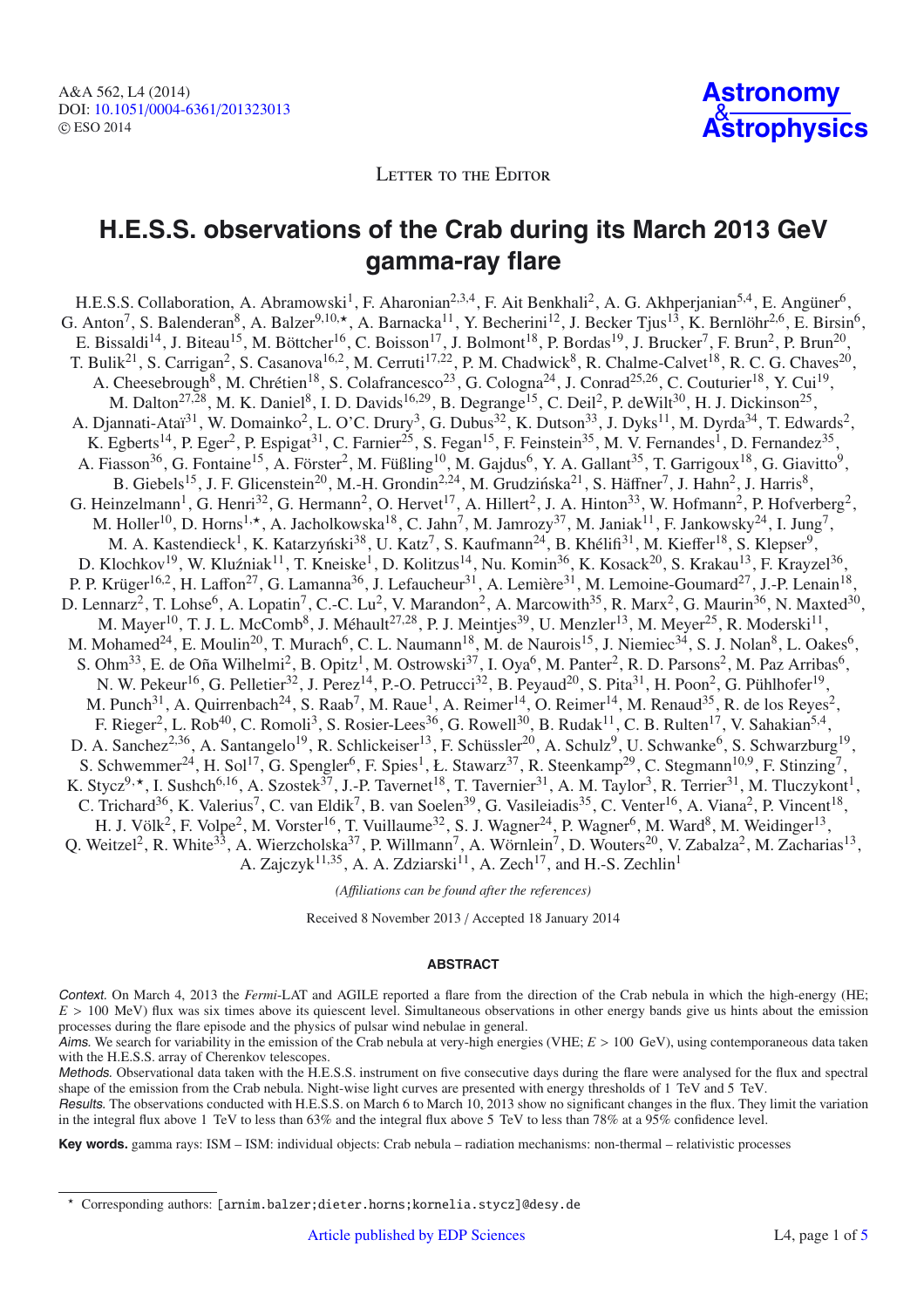#### **1. Introduction**

The Crab nebula (for an overview see Hester 2008) is a pulsar wind nebula (PWN) powered by the Crab pulsar (in the following, the name *Crab* is used synonymously for the system of the Crab pulsar and its nebula). The rotational energy of the pulsar is converted into kinetic energy of a relativistic pair-plasma flow terminating in a shock with subsequent particle acceleration (Rees & Gunn 1974). Unpulsed emission from the downstream flow (the nebula) covers all observable wavelengths. The electrons and positrons of the plasma emit synchrotron radiation from radio wavelengths up to several hundred MeV, and they Compton-upscatter ambient photons (see e.g. de Jager & Harding 1992; and Atoyan & Aharonian 1996) up to energies of at least 80 TeV (Aharonian et al. 2004).

These processes manifest themselves as clearly distinguishable peaks in the spectral energy distribution, which intersect in the energy band observed with *Fermi*-LAT (Abdo et al. 2010), AGILE (Tavani et al. 2009) and EGRET (Kuiper et al. 2001). Although the Crab is treated as a standard candle in very-highenergy (VHE;  $E > 100$  GeV)  $\gamma$ -ray astronomy (e.g. Meyer et al. 2010), its emission shows substantial variability at high energies (HE; *E* > 100 MeV) (see e.g. Tavani et al. 2011; Abdo et al. 2011; Striani et al. 2011, 2013b; Buehler et al. 2012), as well as at X-ray energies (Wilson-Hodge et al. 2011), albeit with a smaller relative amplitude of flux changes ( $\approx$ 5%) and on longer time scales of a few months. The most recent example is the flare detected with *Fermi*-LAT (Ojha et al. 2013; Mayer et al. 2013) and AGILE (Striani et al. 2013a; Verrecchia et al. 2013) in March 2013, when the peak photon flux of the synchrotron component above 100 MeV was  $(103.4 \pm 0.8) \times 10^{-7}$  cm<sup>-2</sup> s<sup>-1</sup> compared to  $(6.1 \pm 0.1) \times 10^{-7}$  cm<sup>-2</sup> s<sup>-1</sup> in its quiescent state, and variability was measured on time scales of a few hours.

As in previous flares (see e.g. Buehler et al. 2012), the higher flux state in March 2013 was accompanied by a hardening of the spectrum in the HE part of the synchrotron energy range. Generally, this implies either enhanced production of electrons and positrons or changes in the magnetic and electric fields. While in the latter case, the inverse-Compton (IC) component will largely remain unchanged, in the former, the flare observed at a synchrotron energy *E*syn is accompanied by a flare at a corresponding energy  $E_{IC}$  of IC scattered ambient photons. The apparent observed energy  $E_{syn}$  of a few hundred MeV exceeds the maximum achievable energy of synchrotron radiation from shock-accelerated electrons/positrons (Guilbert et al. 1983; de Jager et al. 1996; Lyutikov 2010). This observation indicates the presence of a mild Doppler boost or a different acceleration mechanism altogether (Lyutikov 2010; Cerutti et al. 2013). Observations at the VHE band during flaring episodes provide additional information on the conditions in the emission region (e.g. magnetic field, Doppler boost). In specific model scenarios, the relative variability expected at TeV energies accompanying a major outburst at GeV energies ranges from 10−<sup>2</sup> (see e.g. Fig. 8 in Lobanov et al. 2011) to unity and higher (see e.g. Bednarek & Idec 2011; Kohri et al. 2012). The detection of variability in the Crab nebula with H.E.S.S. is mainly limited by systematic uncertainties on the flux measurement of ∼20−30%. In addition, statistics rapidly decrease with increasing energy.

Given that the origin of the flares is poorly understood, the search for VHE counterparts of the flares is of great interest. Moreover, the ARGO-YBJ group claimed nearly four times higher event rates than average over a period of eight days (Aielli et al. 2010) during a flare observed with AGILE (Tavani et al. 2010) and *Fermi*-LAT (Buehler et al. 2010) in September 2010. Whether the reported signals have an astrophysical origin that belongs to the Crab nebula remains unsettled, pending independent confirmation with other instruments. The contemporaneous observations of the Crab nebula in March 2013 provide the opportunity to study the emission during a flaring state at multiple wavelengths, ranging from infrared to X-rays (Mayer et al. 2013) and VHE (Aliu et al. 2014 and H.E.S.S. observations reported in this paper). Spectral measurements at multi-TeV energies, which are most relevant in the search for an IC component, are required to complement our understanding of the flaring Crab nebula and facilitate broadband modelling. The highest sensitivity for multi-TeV  $\gamma$  rays is reached with ground-based Cherenkov telescope observations at high zenith angles, since the inclination angle of the induced air showers results in large effective areas. Since the Crab nebula culminates at 45◦ for H.E.S.S., it provides the best observation conditions of all ground-based γ-ray telescopes.

#### **2. Data set and analysis**

The High Energy Stereoscopic System (H.E.S.S.) is an array of five Imaging Air Cherenkov telescopes situated in the Khomas Highland, Namibia, at 1800 m above sea level. Since 2004, four telescopes (H.E.S.S. Phase I) with mirror surfaces of  $\sim 100 \text{ m}^2$ each have been detecting air showers produced by  $\gamma$  rays with energies higher than 100 GeV (Hinton 2004). This array forms a square of 120 m side length. It has a field of view of  $5^\circ$  in diameter and a relative energy resolution of ∼14% at 1 TeV (Aharonian et al. 2006). In September 2012, a fifth telescope placed in the middle of the original square was inaugurated, initiating H.E.S.S. Phase II. It has a mirror surface of  $~600 \text{ m}^2$  and lowers the energy threshold of H.E.S.S. to tens of GeV.

Due to the flare, *Fermi*-LAT was switched to pointed target-of-opportunity observation mode of the Crab between MJD 56 355 and 56 359 (Mayer et al. 2013). The data presented here are ten observation runs taken in or shortly after this period, when the flux measured by *Fermi*-LAT was still about twice its average value. The data are comprised of runs with either three or four of the H.E.S.S. I telescopes, each lasting 28 min. Since it was the rainy season in Namibia, observations were possible only during a few nights. In this period of time, the Crab nebula was visible at large zenith angles for H.E.S.S. (see Table 1).

The data were analysed with the H.E.S.S. Analysis Package<sup>1</sup> for shower reconstruction and a multivariate analysis (Ohm et al. 2009) applying ζ *std-cuts* for suppression of the hadronic background. To estimate the cosmic-ray background, the *reflected region* method (Berge et al. 2007) was used. Significances (in standard deviations,  $\sigma$ ) were calculated using Eq. (17) in Li & Ma (1983). The analysis results for each night and for the whole data set can be found in Table 1. A cross-check with an independent analysis (de Naurois & Rolland 2009) and an independent data calibration indicates that the systematic error on the flux normalisation is 30% for this data set, which is taken into account in the calculation of flux upper limits shown below.

#### **3. Results**

Analysing the complete sample of ten runs taken in the nights from March 6 to March 10, 2013 (MJD 56358−MJD 56365), we obtained an acceptance-corrected live time of 4.4 h, yielding 754 excess events from the source region. A simple power law and an exponential cut-off power law were considered to

<sup>&</sup>lt;sup>1</sup> HAP version hap-12-03-pl02.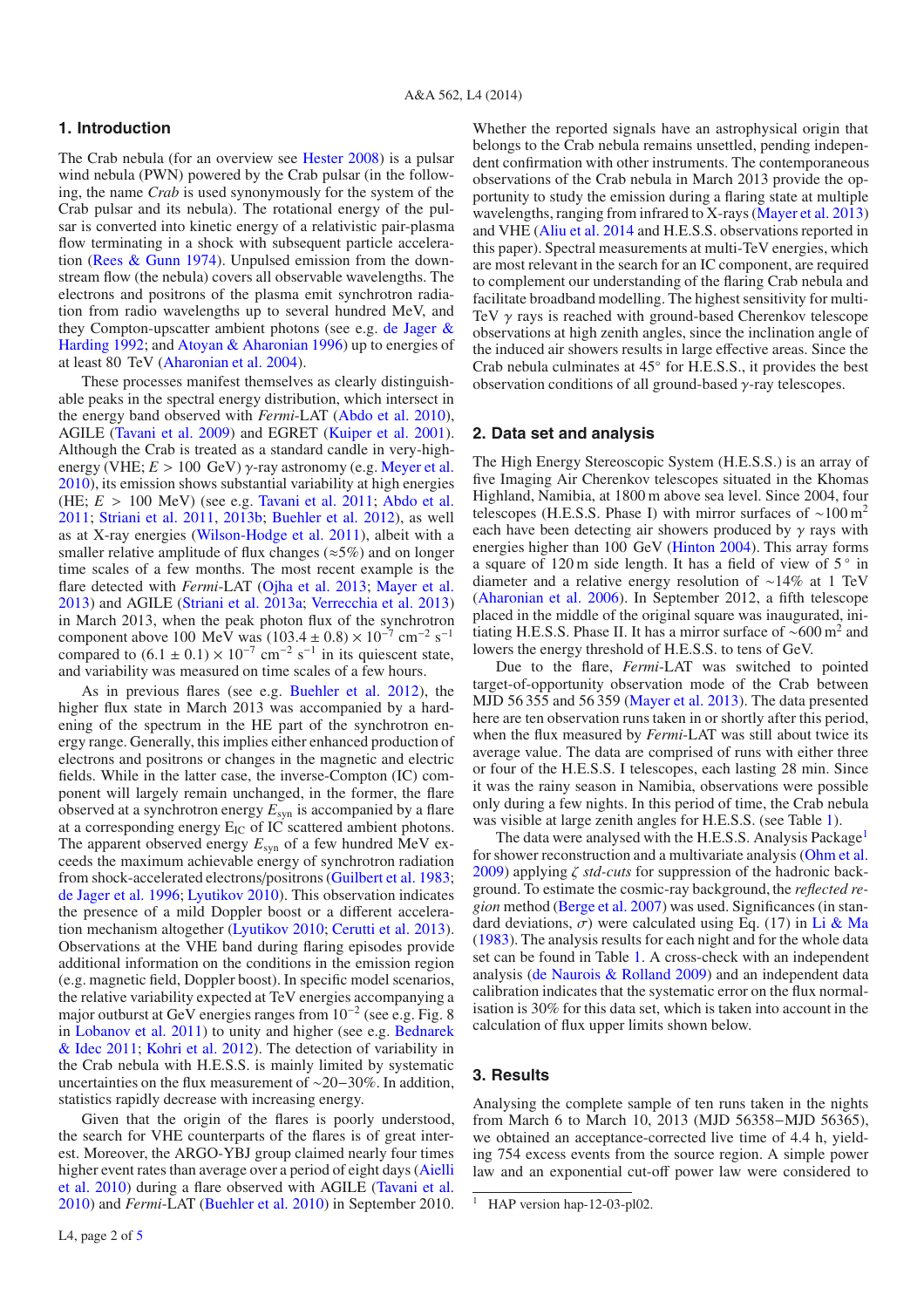| Table 1. Analysis results and for each night and the complete data set. |  |  |
|-------------------------------------------------------------------------|--|--|
|-------------------------------------------------------------------------|--|--|

| Date<br>2013 | MJD<br>$-56300$   | $T_{\rm live}$<br>(s) | $Z_{\text{mean}}$<br>$(\text{deg.})$ | $N_{ON}$ | $N_{\rm OFF}$ | Excess | Sign.<br>$\sigma$ | $I_0$ (1 TeV) | Index         | Flux > 1 TeV    | Flux > 5 TeV    |
|--------------|-------------------|-----------------------|--------------------------------------|----------|---------------|--------|-------------------|---------------|---------------|-----------------|-----------------|
| $03-06$      | 57.8              | 3181                  | 54                                   | 202      | 498           | 175    | 20                | $3.5 \pm 0.5$ | $2.6 \pm 0.1$ | $1.89 \pm 0.19$ | $0.11 \pm 0.03$ |
| $03-07$      | 58.8              | 3152                  | 52                                   | 223      | 455           | 198    | 23                | $4.2 \pm 0.4$ | $2.8 \pm 0.1$ | $2.37 \pm 0.21$ | $0.08 \pm 0.03$ |
| $03-08$      | 59.8              | 3155                  | 53                                   | 184      | 460           | 159    | 19                | $3.5 \pm 0.5$ | $2.6 \pm 0.1$ | $2.24 \pm 0.21$ | $0.18 \pm 0.04$ |
| $03-09$      | 60.8              | 4827                  | 55                                   | 199      | 557           | 169    | 19                | $3.3 \pm 0.5$ | $2.7 \pm 0.1$ | $1.76 \pm 0.18$ | $0.12 \pm 0.03$ |
| $03-13$      | 64.8              | 1596                  | 54                                   | 62       | 173           | 53     |                   | $5.2 \pm 1.4$ | $3.4 \pm 0.3$ | $2.06 \pm 0.36$ | $0.06 \pm 0.05$ |
| Full set     | $\qquad \qquad -$ | 15911                 | 54                                   | 870      | 2143          | 754    | 42                | $3.8 \pm 0.2$ | $2.7 \pm 0.1$ | $2.14 \pm 0.10$ | $0.12 \pm 0.01$ |

**Notes.** Modified Julian date (MJD) of the start of the observation, live-time (*T*live), mean zenith angle (*Z*mean), the number of ON and OFF source events, the excess and its significance. The normalisation at 1 TeV  $(I_0)$  is given in units of  $(10^{-11}$  cm<sup>-2</sup> s<sup>-1</sup> TeV<sup>-1</sup>) and integral fluxes above 1 TeV and above 5 TeV in units of 10<sup>-11</sup> cm<sup>-2</sup> s<sup>-1</sup>. The underlying spectral model was assumed to be a power law. The given errors are statistical ones. The estimated systematic errors are 30% for all fluxes and 0.1 for spectral indices.

model the energy distribution, motivated by previous publications (Aharonian et al. 2006). Low statistics for *E* > 10 TeV, however, made it impossible to distinguish between an exponential cut-off and a simple power law model. This is not a characteristic of this specific data set: A sample of ten runs on the Crab nebula from another period with similar telescope participation did not allow any discrimination between a power law model and a power law model with an exponential cutoff, either. Therefore, the numerically more stable power law model was adopted for all spectra and fitted in the energy range [0.681–46.46] TeV. The energy spectrum of the complete sample is shown in Fig. 2, together with the exponential cut-off power law spectrum taken from Aharonian et al. (2006) as a reference. Night-wise data were fitted with a power law model as well, and all results and their statistical errors are compiled in Table 1. The spectral analysis results of both night-wise and complete samples agree with Aharonian et al. (2006), where an exponential cut-off power law was the best-fitting spectral model with  $I_0(1 \text{ TeV}) = (3.76 \pm 0.07) \times 10^{-11} \text{ cm}^{-2} \text{ s}^{-1} \text{ TeV}^{-1}$ ,  $\Gamma_{\gamma} = 2.39 \pm 0.03$ , and  $E_{\text{cutoff}} = (14.3 \pm 2.1)$  TeV.

To test for the compatibility of this spectrum with the spectrum of the flare data set presented here, a  $\chi^2$ -test was conducted. Under the optimistic assumption of cancelling systematics between both data sets, the spectrum from Aharonian et al. (2006) served as the null hypothesis for testing the photon spectrum above 1 TeV, 5 TeV, and 10 TeV, resulting in  $\chi^2$ /ndf values of 32.6/31, 15.7/14, and 5.0/7, respectively. These values indicate no significant difference in the spectra. Due to the low statistics in the last bin of the spectrum (four ON events, one OFF event) a likelihood profile was calculated as described in Rolke et al. (2005). With this method, a deviation of the last spectrum point from the expected flux according to Aharonian et al. (2006) is about  $2.5\sigma$ , including neither systematic uncertainties nor the statistic uncertainties on the spectrum from Aharonian et al. (2006).

Since a flare in the MeV energy band is expected to be accompanied by an enhanced flux at tens of TeV (Lobanov et al. 2011), a search for variations in the flux above different energy thresholds was conducted. Integral fluxes above 1 TeV and 5 TeV were calculated for the night-wise samples (see Fig. 1), and higher energy thresholds were tested but are non-restrictive owing to low statistics. Fits of constants to the night-wise flux measurements give values of  $(2.0 \pm 0.1) \times 10^{-11}$  cm<sup>-2</sup> s<sup>-1</sup> with  $\chi^2$ /ndf = 6.1/4 and (0.11 ± 0.1) × 10<sup>-11</sup> cm<sup>-2</sup> s<sup>-1</sup> with  $\chi^2$ /ndf = 1.2/4 for an energy threshold of 1 TeV and 5 TeV, respectively. For comparison, the integral fluxes of the spectrum published in Aharonian et al. (2006) above 1 TeV and above 5 TeV are



**[Fig. 1.](http://dexter.edpsciences.org/applet.php?DOI=10.1051/0004-6361/201323013&pdf_id=1)** Night-wise light curves for energy thresholds of 1 and 5 TeV. Red squares indicate integral fluxes >1 TeV relative to the integral flux above 1 TeV obtained from Aharonian et al. (2006). Error bars depict  $1\sigma$  statistical errors. The dashed red line is the fit of a constant to this light curve, and the hatched red area marks the  $1\sigma$  statistical error. The equivalent data for an energy threshold of 5 TeV are presented in blue. For reference, the *Fermi*-LAT synchrotron light curve as published in Mayer et al. (2013) is shown in magenta. Each bin corresponds to 6 h of observations. The flux is scaled to the average quiescent synchrotron photon flux as reported in Buehler et al. (2012)  $((6.1 \pm 0.2) \times 10^{-7} \text{ cm}^{-2} \text{ s}^{-1}).$ 

 $(2.26\pm0.08)\times10^{-11}$  cm<sup>-2</sup> s<sup>-1</sup> and  $(0.14\pm0.01)\times10^{-11}$  cm<sup>-2</sup> s<sup>-1</sup>, respectively.

The first night of H.E.S.S. observations (MJD 56 358) is coincident with the highest flux level detected by *Fermi*-LAT in the March 2013 period of enhanced flux (Mayer et al. 2013). For that reason, upper limits on an enhancement of integral fluxes above 1 TeV and above 5 TeV were calculated for that night by comparison with the integral flux of the spectrum published in Aharonian et al. (2006). The spectrum in Aharonian et al. (2006) was produced with a different analysis and under different observation conditions; therefore, event-number based upper limit calculations as put forward in Rolke et al. (2005) cannot be applied. Instead, the two flux values  $F_{2006}$  and  $F_{2013}$ , determined by integration of the fitted spectral functions, are compared, which automatically takes energy migrations and efficiencies correctly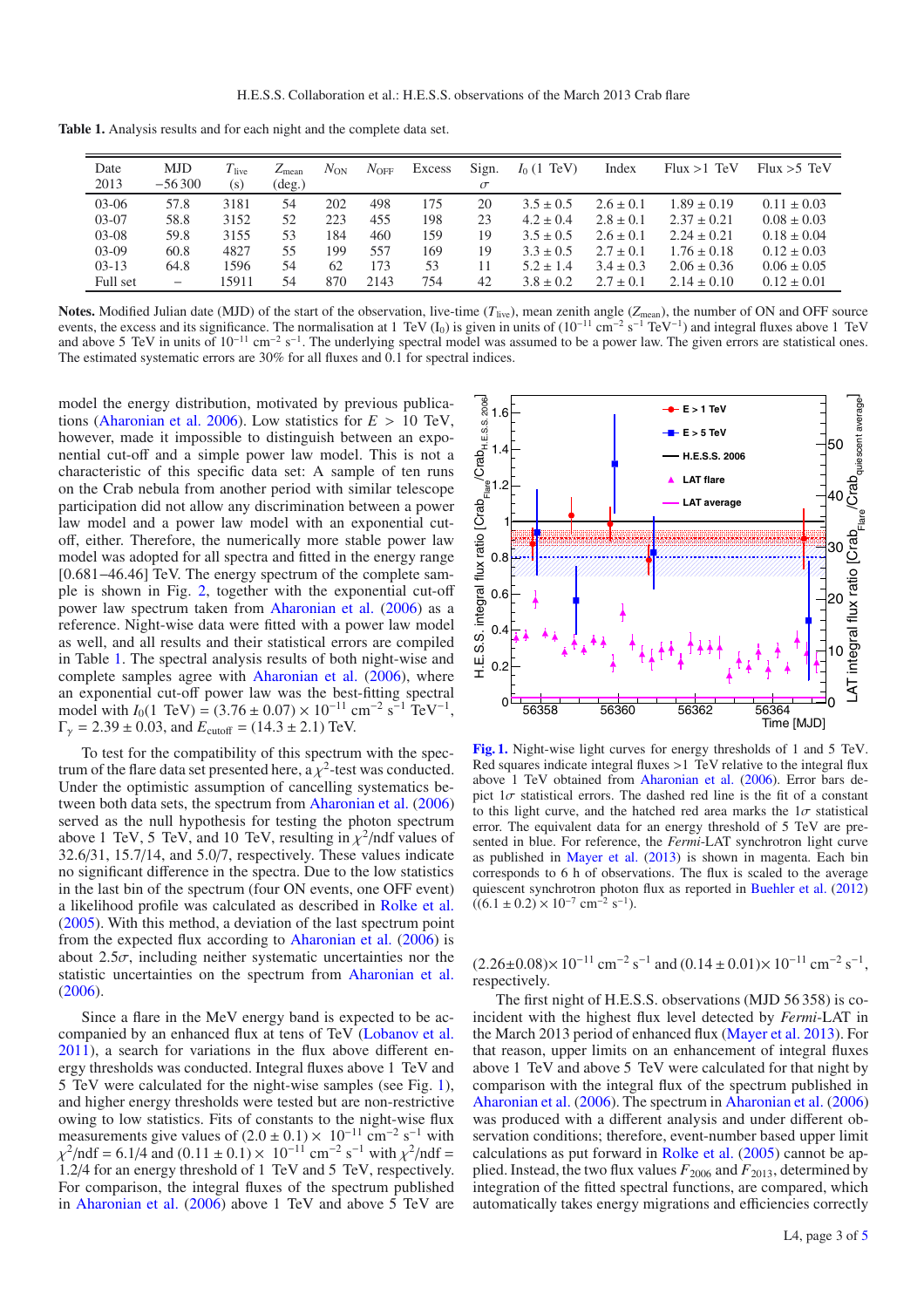

**[Fig. 2.](http://dexter.edpsciences.org/applet.php?DOI=10.1051/0004-6361/201323013&pdf_id=2)** Crab photon spectrum. Black circles indicate the H.E.S.S. Crab nebula data taken in the nights from March 6 to March 10, 2013 with  $1\sigma$ error bars on the flux in the respective bin. The black line and the grey shaded area are the fitted power law model and the corresponding  $1\sigma$  error butterfly. The blue dashed line corresponds to the spectrum reported in Aharonian et al. (2006).

into account. Since no significant deviation of  $F_{2006}$  and  $F_{2013}$  is found, and  $F_{2006} > F_{2013}$ , a conservative 95% confidence level upper limit is determined as  $F_{2006} + 2\sigma$ , where  $\sigma$  comprises the quadratically added statistical and systematic errors. With this method, the upper limit on an enhancement of the integrated flux above 1 TeV for the first night is  $3.66 \times 10^{-11}$  cm<sup>-2</sup> s<sup>-1</sup> at a 95% confidence level, corresponding to an enhancement factor of 1.63 compared to the integrated flux published in Aharonian et al. (2006). For the integrated flux above 5 TeV, the upper limit on the flux enhancement factor relative to the integrated flux above 5 TeV as published in Aharonian et al. (2006) is 1.78 at a 95% confidence level.

#### **4. Conclusions**

The upper limits on the enhancement of the Crab flux are far above what is expected for the TeV energy range from some models, which predict enhancement factors of at most 1.01, as described above referring to Lobanov et al. (2011). In scenarios as in Bednarek & Idec (2011) or Kohri et al. (2012), however, enhancement factors of 2 or more are possible, exceeding the upper limits presented here. Besides this, experimental evidence does exist for such a high relative flux variability: During the flare discovered by AGILE in September 2010 (Tavani et al. 2010), three to four times the average Crab flux at a mean energy of 1 TeV was reported by ARGO-YBJ for ten days with an observation time of about 5.5 h each (Aielli et al. 2010). On July 3, 2012 ARGO-YBJ even observed an enhancement of eight times the average flux (Bartoli et al. 2012) for a flare reported by *Fermi* on that day (Ojha et al. 2012). Such an increase in flux clearly lies above the upper limits presented in this paper and could be observed by the H.E.S.S. instrument if it was present during the observations at hand, rendering it unlikely. More recently, the ARGO-YBJ group claimed a correlation of their Crab flux measurements with the varying *Fermi*-LAT flux and an average flux enhancement factor of  $2.4 \pm 0.8$  during flares at GeV energies (Vernetto 2013). This value is compatible with the  $2\sigma$  upper limits presented here only at the lower bound of its  $1\sigma$  errors.

On the other hand, both the MAGIC and VERITAS imaging atmospheric Cherenkov telescopes did not detect any flaring activity at VHE either during previous flares or during the period investigated in this paper. These instruments use observation times in units of ∼30 min, very similar to H.E.S.S. For the flare in September 2010, both MAGIC and VERITAS did not detect any flux enhancement in 58 min during one night and 120 min during four nights, respectively (Mariotti 2010; Ong 2010). For the flaring period discussed here, an integral flux above 1 TeV of  $(2.05\pm0.07)\times10^{-11}$  cm<sup>-2</sup> s<sup>-1</sup> was reported by VERITAS for a period of ten days with 10.3 h of observations in total, compared to an integral flux of  $(2.10 \pm 0.06) \times 10^{-11}$  cm<sup>-2</sup> s<sup>-1</sup> for observations outside the flare time window (Aliu et al. 2014). Taking the 30% systematic error on flux measurements with VERITAS into account (Aliu et al. 2014), these numbers are in perfect agreement with the upper limits presented here and they give a very similar constraint on a possible flux enhancement.

The *Fermi*-LAT energy spectra of the flaring component extending to energies of a few hundred MeV favour at least a modest Doppler boosting. High angular resolution observations of moving features in the nebula, however, do not show direct evidence for bulk flow with  $v > 0.5c$ . It has been suggested that modest Doppler factors could be realised at the region close to the termination shock and that the optically resolved knot 0.6" displaced from the pulsar could be responsible for the  $\gamma$ -ray variability (Komissarov & Lyutikov 2011). In this scenario, the Doppler boost would lead to an apparent enhancement of the inverse-Compton component for the stationary observer. Not observing a transient feature at optical or X-ray frequencies Weisskopf et al. (2013) during the flare is consistent with this picture given that the extrapolation of the observed  $\gamma$ -ray spectrum to lower energies would render the X-ray/optical counterpart invisible against the bright nebula emission. Furthermore, a rather high value of the minimum energy of the radiating electrons would basically lead to no sizeable emission at lower energies.

Assuming that the specific flux of the flare follows a power law  $f_v \propto v^{-\alpha}$ , the ratio of inverse-Compton and synchrotron emission at fixed frequencies scales with  $f_y^{\text{IC}}/f_y^{\text{Syn}} \propto (\delta/B)^{1+\alpha}$ (Dermer et al. 1997; Georganopoulos et al. 2002), with  $\delta$  the relativistic Doppler factor and *B* the average magnetic field in the emission region. Therefore, the H.E.S.S. constraint combined with the contemporaneously measured *Fermi*-LAT (synchrotron) flux limits  $\delta \lesssim 100(B/122 \,\mu\text{G})$ .

Future multi-wavelength measurements, especially with instruments with larger collection areas for TeV  $\gamma$  rays like the planned Cherenkov telescope array, will be able to constrain such models even further.

*Acknowledgements.* The support of the Namibian authorities and of the University of Namibia in facilitating the construction and operation of H.E.S.S. is gratefully acknowledged, as is the support by the German Ministry for Education and Research (BMBF), the Max Planck Society, the German Research Foundation (DFG), the French Ministry for Research, the CNRS-IN2P3 and the Astroparticle Interdisciplinary Programme of the CNRS, the UK Science and Technology Facilities Council (STFC), the IPNP of the Charles University, the Czech Science Foundation, the Polish Ministry of Science and Higher Education, the South African Department of Science and Technology and National Research Foundation, and by the University of Namibia. We appreciate the excellent work of the technical support staff in Berlin, Durham, Hamburg, Heidelberg, Palaiseau, Paris, Saclay, and in Namibia in the construction and operation of the equipment.

#### **References**

- Abdo, A. A., Ackermann, M., Ajello, M., et al. 2010, ApJ, 708, 1254
- Abdo, A. A., Ackermann, M., Ajello, M., et al. 2011, Science, 331, 739
- Aharonian, F., Akhperjanian, A. G., Bazer-Bachi, A. R., et al. 2006, A&A, 457, 899
- Aielli, G., Camarri, P., Iuppa, R., et al. 2010, ATel, 2921, 1
- Aharonian, F., Akhperjanian, A. G., & the HEGRA Collaboration. 2004, ApJ, 614, 897
- Aliu, E., Archambault, S., et al. (the VERITAS Collaboration) 2014, ApJ, 781, L11
- Atoyan, A. M., & Aharonian, F. A. 1996, MNRAS, 278, 525